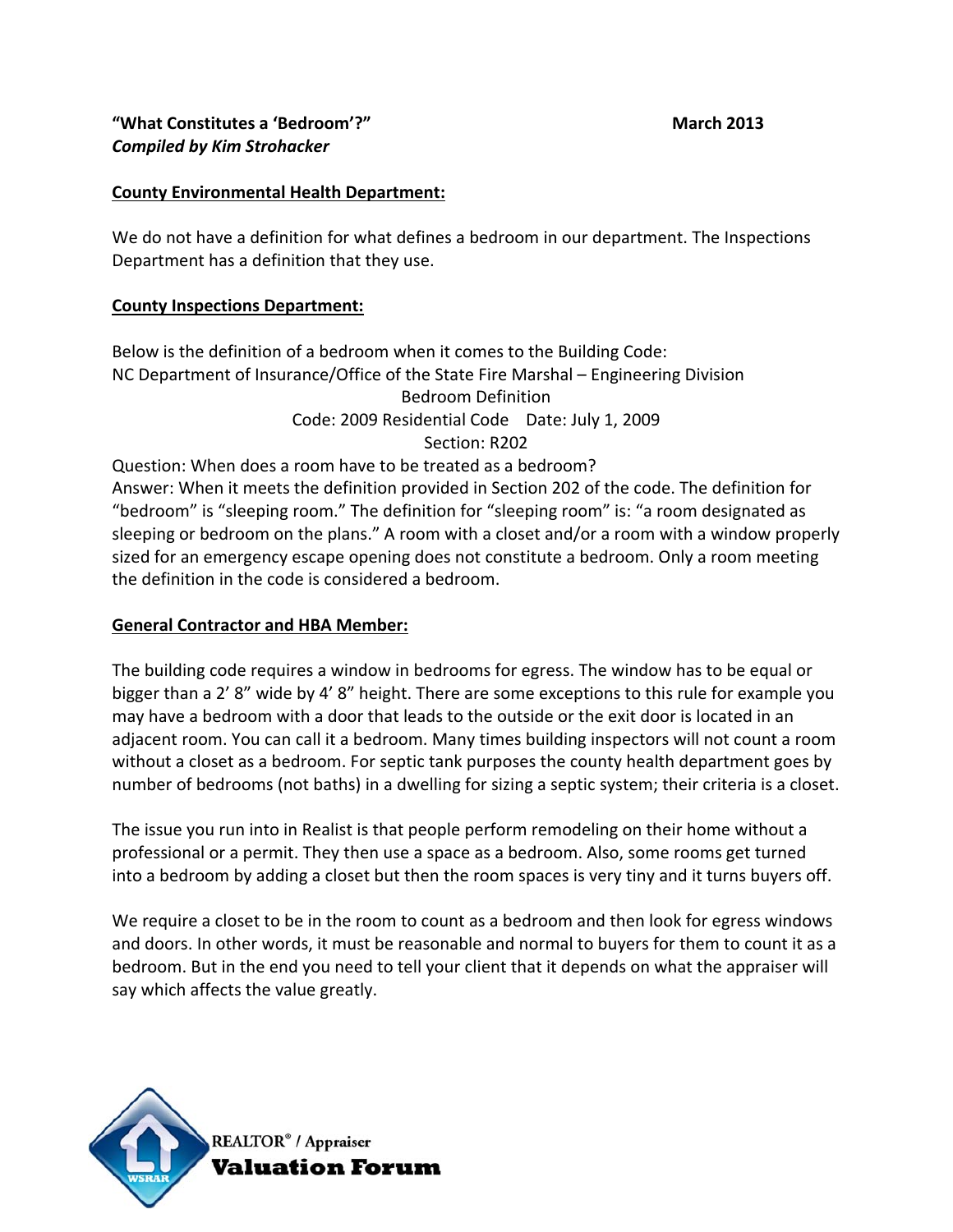# **Independent General Contractor (in regards to NC Residential Building Code):**

The NC Code is no more as it was replaced by the international code. The window in the bedroom must meet egress requirements. The room must be heated and cooled and have a working smoke detector. Other than a minimum width (9') I do not think there is a minimum square footage of 100, but instead 81 square feet.

## **NCAR:**

Realtor Report 4/27/11 Risk Watch Hotline Q&A

Question: I recently agreed to list a home for sale. One of the rooms is being used as an office but the owner says that it used to be a bedroom. He wants me to advertise the home in the MLS as if that room is a bedroom. I have some concerns because the room does not have a closet. What should I do?

Answer: In an article published in the October 2006 issue of the "Real Estate Bulletin," the North Carolina Real Estate Commission acknowledged that there is no clear answer to the question "What is a bedroom?" The article advised brokers to use their common sense and exercise reasonable judgment when determining whether a room is, for listing purposes, a bedroom.

Some Multiple Listing Services have prepared guidelines to assist their members on what can be listed as a bedroom. You should check with your MLS and be sure to follow these guidelines.

In the absence of MLS guidance, you should consider several factors in making your determination. First, if the home has a septic tank, the home must comply with the septic permit issued by local authorities. If the home is only permitted for two bedrooms, you cannot list it as having three or more bedrooms.

If the home is on public water and sewer, you should consider whether the room was designed to serve as a bedroom. A closet is one indication of such intent, but older homes were often designed to use an armoire. If the home you are listing is relatively new, keep in mind that potential buyers will likely expect to see a closet in every bedroom.

Finally, you should consider the applicable building code. Under the North Carolina Residential Building Code, if a room has at least 100 square feet, and at least 50% of the room has a ceiling height of greater than 7', it can be called a bedroom. The NCRBC also requires a bedroom to have a window or door leading directly to the outside for access in case of an emergency. If the room in question meets these guidelines, advertising it as a bedroom would be reasonable.